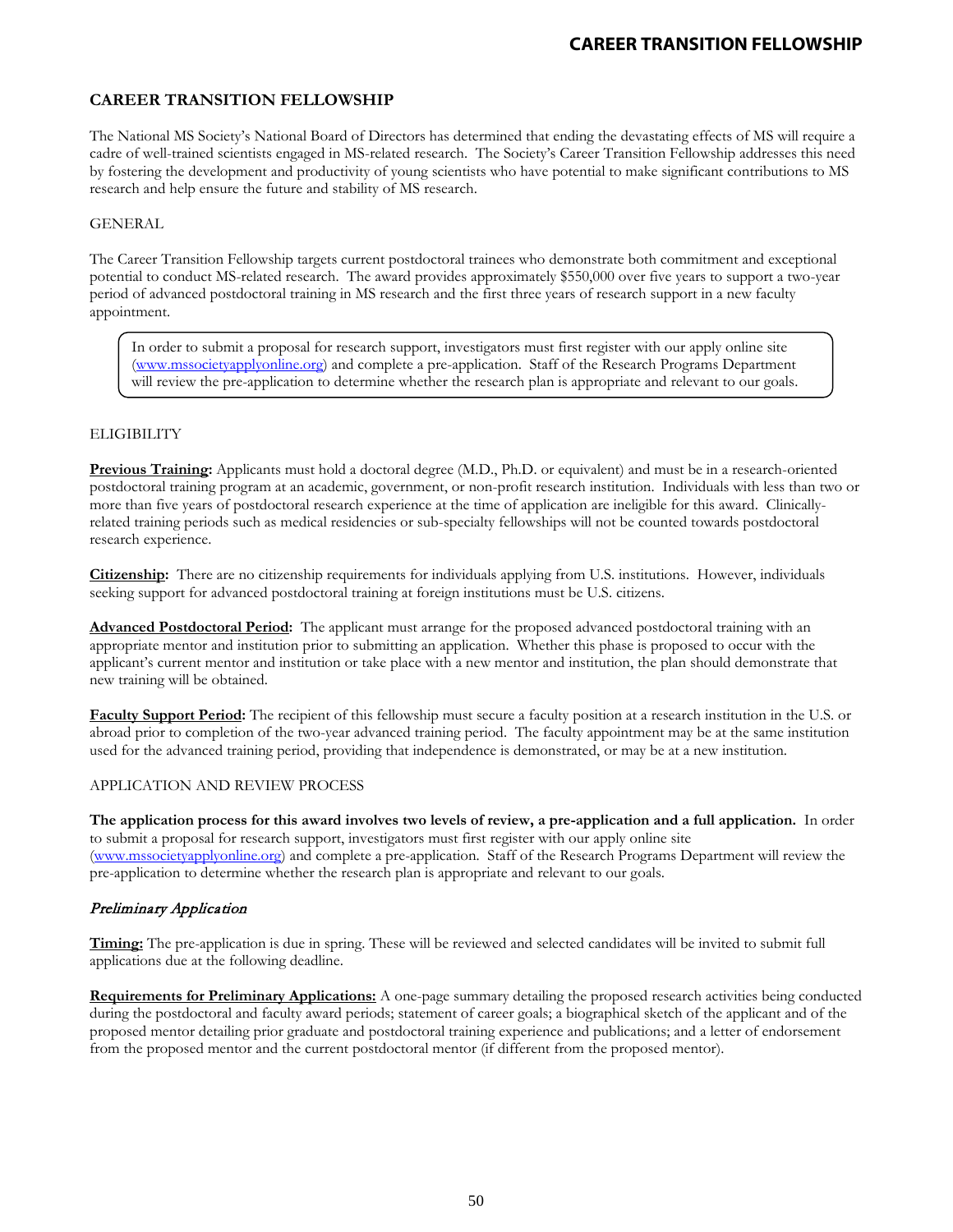**Evaluation Criteria for Preliminary Applications:** The review committee will evaluate the following elements of the preliminary application:

- 1) The proposed research plan and its relevance to MS.
- 2) The applicant's research productivity as judged by the publication record from graduate and prior postdoctoral training and from information provided by the current postdoctoral mentor.
- 3) The likelihood that the candidate will develop an independent research career related to MS.

## Full Application

Selected applicants will be invited to submit a 12-page proposal detailing research activities planned for a two-year period of advanced postdoctoral training and for the first three years of a faculty appointment. The proposed mentor must provide a letter of support with the application. In addition, letters of recommendation from three other additional individuals must be submitted online. It is the responsibility of the applicant to ensure that all letters are received by the deadline, and an application may be considered incomplete without them.

**Timing:** Candidates will be invited to submit full applications by early June. Full applications will be due in August with the earliest possible start date of July 1 of the following year.

**Concurrent Applications:**Individuals invited to submit a full application for a Career Transition Fellowship may not dual submit an application for a Postdoctoral Fellowship.

**Review Group:** The Society's standing Advisory Committee on Fellowships will review full applications.

**Evaluation Criteria for Full Applications:**The review committee will evaluate the following elements of the full applications:

- 1) The personal and professional qualifications and future potential of the applicant as judged by the recommendation letters and past research productivity.
- 2) The scientific merit, significance and relevance of the training and research plan to MS.
- 3) The potential of the award to facilitate the applicant's development into an independent investigator committed to MS research.

### ACTIVATION OF FACULTY SUPPORT PERIOD

Transition fellows must secure a faculty appointment at an academic or non-profit research organization prior to the end of the advanced training phase in order to initiate the faculty support phase of the award. Faculty appointments at the institution associated with the advanced postdoctoral training period will be allowed provided that fellows demonstrate their independence from the postdoctoral mentor. Upon acceptance of a faculty position at a new institution or promotion to a faculty-level title at the current institution, a fellow must immediately notify the Society to request the activation of the faculty phase of the award.

Prior to activation of the faculty period of the award, the following documents must be submitted the Society for review:

- 1) A formal request for initiation of the faculty support period.
- 2) A final progress report for the advanced postdoctoral period, including a final letter of evaluation from the mentor and a final financial report from the institution.
- 3) A completed transfer document including a detailed budget for the faculty support period.
- 4) A letter of support from the chair of the department at the institution of employment, confirming an independent faculty appointment and detailing the nature of the appointment, the institutional resources, and the financial support provided to the new faculty member.
- 5) Other supporting materials, including relevant institutional review body details (e.g. IRB and/or IACUC approvals, etc.).

The request for activation of the faculty support period will be reviewed in an expedited fashion by Society professional staff in consultation with members of the Advisory Committee on Fellowships and the Research Programs Advisory Committee, as needed.

It is expected that the fellow will continue the previously approved research plan during the faculty period. Under exceptional circumstances, the research plan, as outlined in the original application, may be reconsidered. In such instances, a revised research plan detailing the proposed changes and providing justification for the revisions must accompany the documents listed above. Society staff may request outside review of the revised research plan, and the Society may decline the request for activation of the faculty period if the revised research program is found to lack scientific merit or relevance to MS.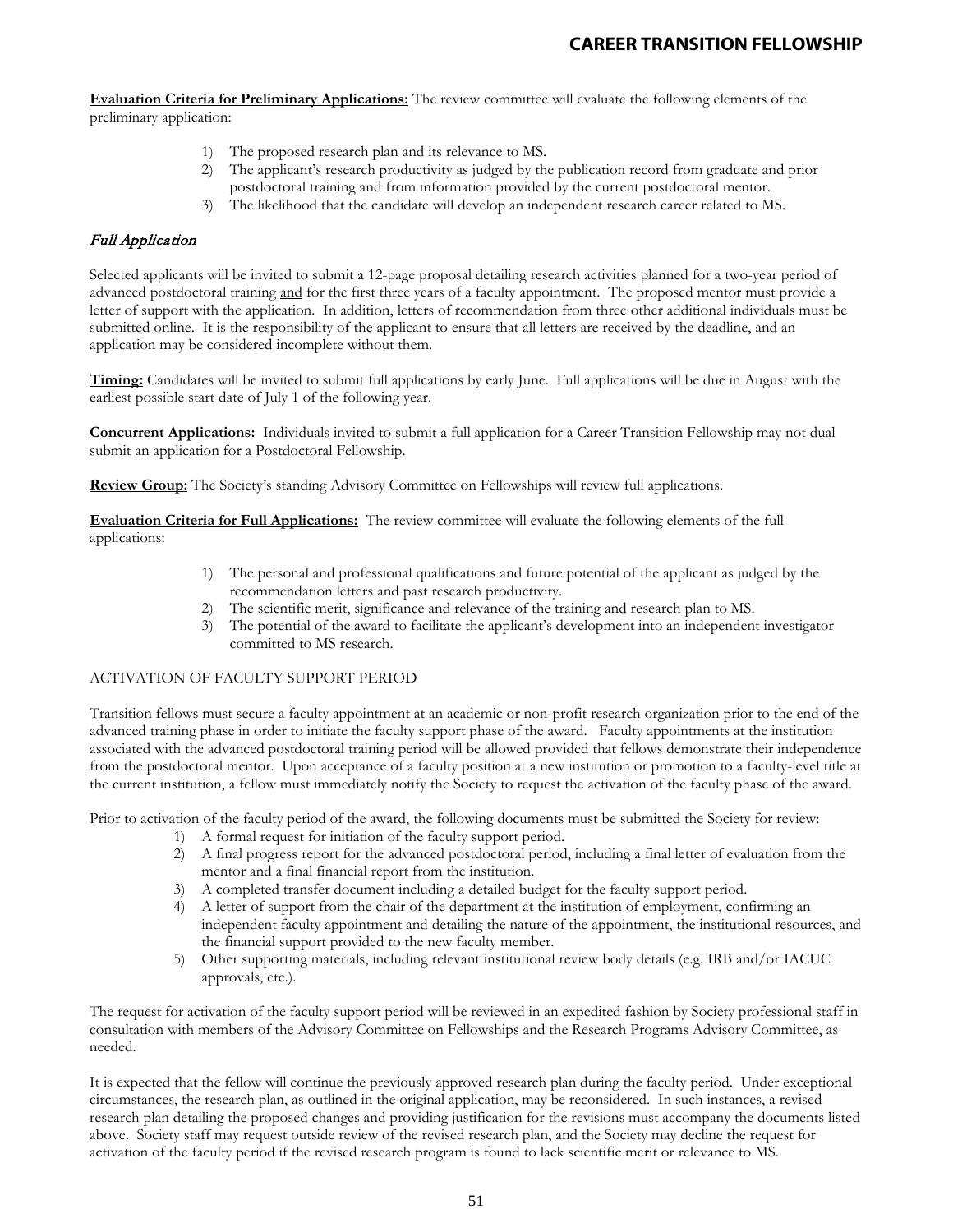If a faculty appointment is not secured prior to completion of the advance postdoctoral training period, or if the required documentation is not submitted; or if the proposed research has changed to a degree that is not acceptable, funding for the faculty phase will not be initiated and the award will be terminated after the two-year advanced postdoctoral training period.

### CONDITIONS OF AWARD – ADVANCED TRAINING PERIOD

**Duration of Advanced Training Period:** The duration of the advanced training period will be up to two years. The Society is willing to consider requests for reinstatement of the award if it is interrupted by military service, maternity leave or other major events.

**Salary:** The salary levels requested for each year of the training period must be based on the Society salary scale listed below. The amount of the salary must relate to the applicant's professional status and previous training and experience. The current annual salary for postdoctoral trainees is determined by the number of FULL years of relevant postdoctoral experience at the time of appointment. Relevant experience may include research experience, internship, or residency. The current salary scale for the Society's Postdoctoral Fellows is as follows:

| Years of Relevant Postdoctoral<br><b>Experience</b> | <u>Salary</u> |
|-----------------------------------------------------|---------------|
| Less than 1                                         | \$41,576      |
| 1                                                   | \$43,792      |
| $\mathfrak{D}_{\mathfrak{p}}$                       | \$46,954      |
| 3                                                   | \$48,807      |
| $\overline{4}$                                      | \$50,635      |
| 5                                                   | \$52,812      |
| 6                                                   | \$54,899      |
| or more                                             | \$57,361      |

#### **Salary Scale for the National MS Society Postdoctoral Fellows**

No additional costs for fringe benefits are allowed. No departure from the established salary schedule will be allowable. The salary for each additional full year of salary support is the next level in the salary structure.

Supplementation or additional support to offset the cost of living may be provided by the awardees institution but must not require any significant obligation from the trainee. The extent of supplementation must be stated in the application, and the Society must be notified of subsequent additional support. Fellows may spend up to 10% of their time in teaching or clinical duties, if appropriate. However, it is the intent of this fellowship award that the majority of the fellow's time will be spent on the approved Society training program.

Similarly, Society postdoctoral salaries may be used to supplement other support to reach the total amount recommended by Society Advisory Committees. Under no circumstances may the conditions of salary supplementation interfere with, detract from, or prolong the trainee's approved Society training program.

Awards are paid to the training institution on an annual quarterly basis. The fellow, the mentor, and the awardee institution will each be advised by letter of the duration and amount of the award and will be provided with a budget that reflects the approved expenditures for each award year. Payment of subsequent years is dependent upon a) availability of funds; and b) receipt, review, and approval by the Society of annual financial and research progress reports. Fellows are considered employees of the institution and their salaries are paid by the institution according to the payment policy and schedule of the institution.

**Relocation Costs:** Funds to cover the cost of travel to the institution where the training is provided are available but only for the fellow and not for family members or for transportation of household belongings. The relocation costs must be requested at the time of the application and the amount requested must be comparable to economy class transportation by air or equivalent.

**Institutional Allowance:** An allowance of no more than \$7,850 per year may be made to help institutions defray the costs of providing the fellow's training, but only when such funds are requested in the original application and approved by the Society. These funds should be used primarily to help underwrite the costs of individual medical insurance for the fellow, either by enrolling the fellow in a group plan, or turning over the funds to the fellow to help pay for his/her independent plan. These funds may not be used to cover medical insurance for the fellow's spouse or for family members. Travel to scientific meetings, research supplies and related expenses may be paid from the balance of the institutional allowance. No other funds are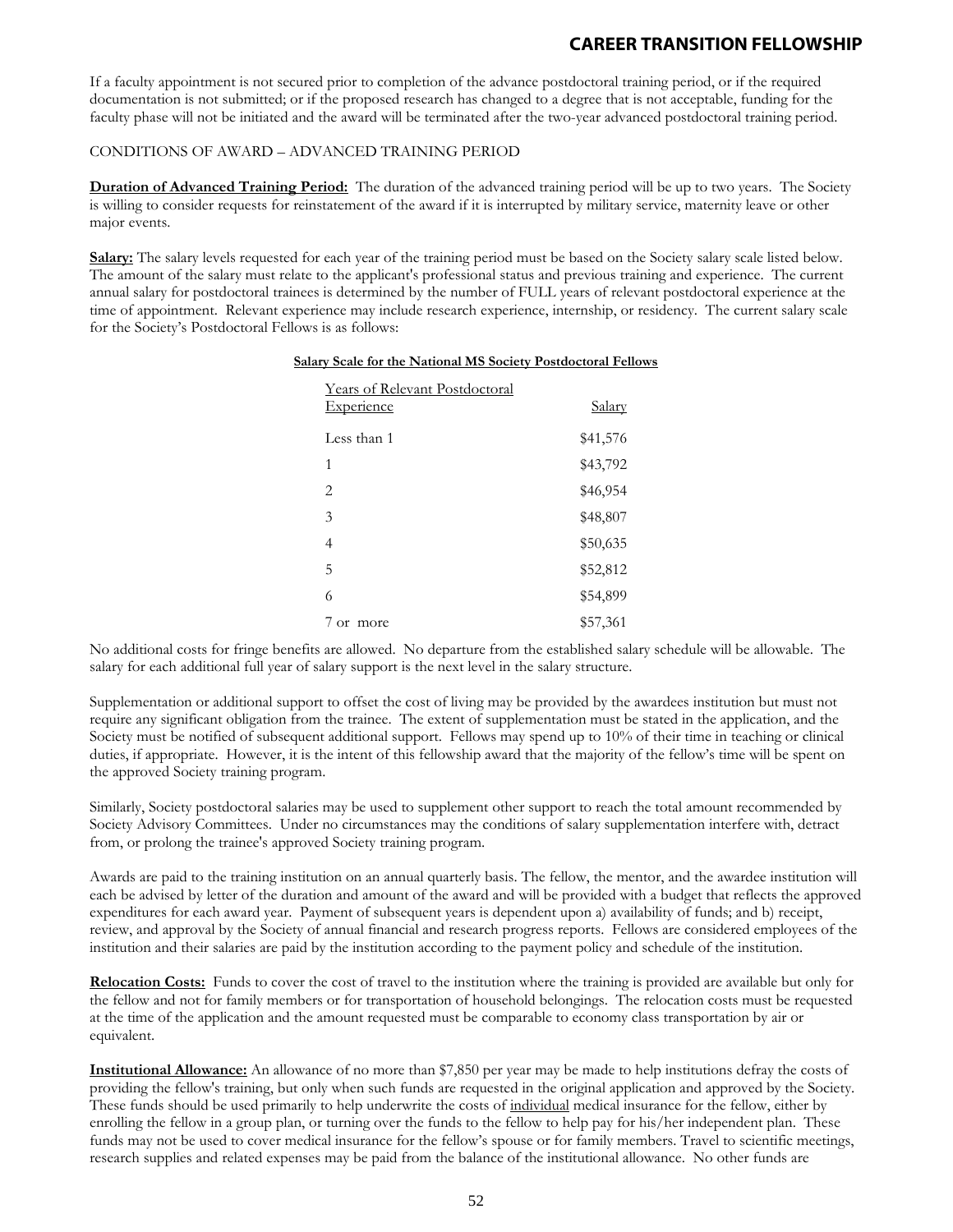provided to defray the costs of research or training. Funds may not be used to offset any tuition or other similar fees. Purchase of personal computers is not an allowable expense.

**Indirect Costs:** Indirect costs are not allowed during the advanced training period.

**Research Allowance:** A research allowance of \$25,000 per year will be provided for the duration of the advanced training period. The research budget may include laboratory personnel costs (excluding applicant's salary which is requested separately), including fringe benefits at the rate current in the sponsoring institution and proportional to that part of the salary contributed by the Society, patient costs directly relevant to the research and not obtainable from other sources, equipment and consumable supplies (including any type of laboratory supplies and purchase and maintenance of experimental animals), limited travel funds and occasionally other costs. The awardee institution holds title to equipment purchased with award funds.

Expenses for domestic or foreign travel may be charged to an award only when included in the application and within the amount specifically approved in the award.

Funds from the award may not be used to pay for secretarial, purchasing, accounting, financial record keeping, laundry and maintenance services. Funds may not be used to offset any tuition or other similar fees. Office equipment, computers and supplies and books and journals may not be purchased with award funds unless specifically requested in the application and approved in the budget of the award.

Unless prior approval in writing has been obtained from the Society, expenditures are likely to be disallowed for items that were not specifically included in the budget of the award.

**Tykeson Conference on MS for National MS Society Fellows and Faculty Awardees:** Through a generous contribution from Mr. Donald Tykeson (active volunteer and member of the Society's National Board of Directors), the National MS Society will hold a meeting of all Society fellows and faculty awardees on alternate years. All Society fellows and faculty awardees whose awards are active at the time of the conference are required to attend at the Society's expense. The goal of this meeting is to improve the sharing of research information among the Society awardees, develop a sense of community among our investigators, strengthen their commitment to MS, and establish new collaborations among these investigators.

**Unexpended Funds:** Any unexpended funds remaining at the end of the first year of the training period may be carried over to the second year. Unexpended funds remaining at the termination of the training period must be returned to the Society.

**Change in Terms of the Award:** Any change to the conditions of an award, including a change in the direction of the research project or in the level of activity by the fellow or mentor, requires prior approval by the Society. Failure to notify the Society will be considered grounds for revocation the award.

**Transfer of a Fellowship:** The transfer of an award from one institution to another along with transfer of the fellow cannot be made without prior approval in writing by the Society. A new application face sheet and budget request will be required from, and must be approved by, the new institution. For research involving human subjects and/or animals, written approval from the new institution's Institutional Review Board and/or the Animal Care and Use Committee must be received prior to initiation of payment. In addition, the original institution must submit an acceptable report of expenditures and return all unexpended funds to the Society before a final transfer can be made. No interruption of financial support should be involved if the request to transfer the award is received by the Society at least 90 days prior to the anticipated date of transfer and the financial report is submitted from the original institution prior to the transfer date.

**Change of Mentor:** If the fellow's mentor becomes unable to continue the supervision of the fellow's training, a replacement may be named by the sponsoring institution pending the prior approval by the Society. Any fellow considering a change in mentor for other reasons must notify the Society in writing to obtain prior approval. However, in the event that the fellow is unable to continue with the training period, the fellowship award is non-transferable and the award will be terminated prematurely.

**Personnel Policies:** Transition fellows are not considered employees of the National Multiple Sclerosis Society but rather of the institution where the training is provided. The transition fellowship is to be administered in accordance with the prevailing policies of the sponsoring institution, including vacations, sick leaves, holidays, etc.

**Non-Research Activities:** Transition fellowships are awarded to support training in research and are not intended to support clinical training directed toward the completion of internship and/or specialty board certification or as a substitute for funding the conduct of research ordinarily provided by the award. Similarly, transition fellowships cannot be used to provide support for individuals whose primary responsibility is teaching and/or service, although fellows are allowed to spend up to ten percent of their time in teaching or clinical duties, if appropriate.

**Vacations:** Vacations and absences will be subject to institutional policy.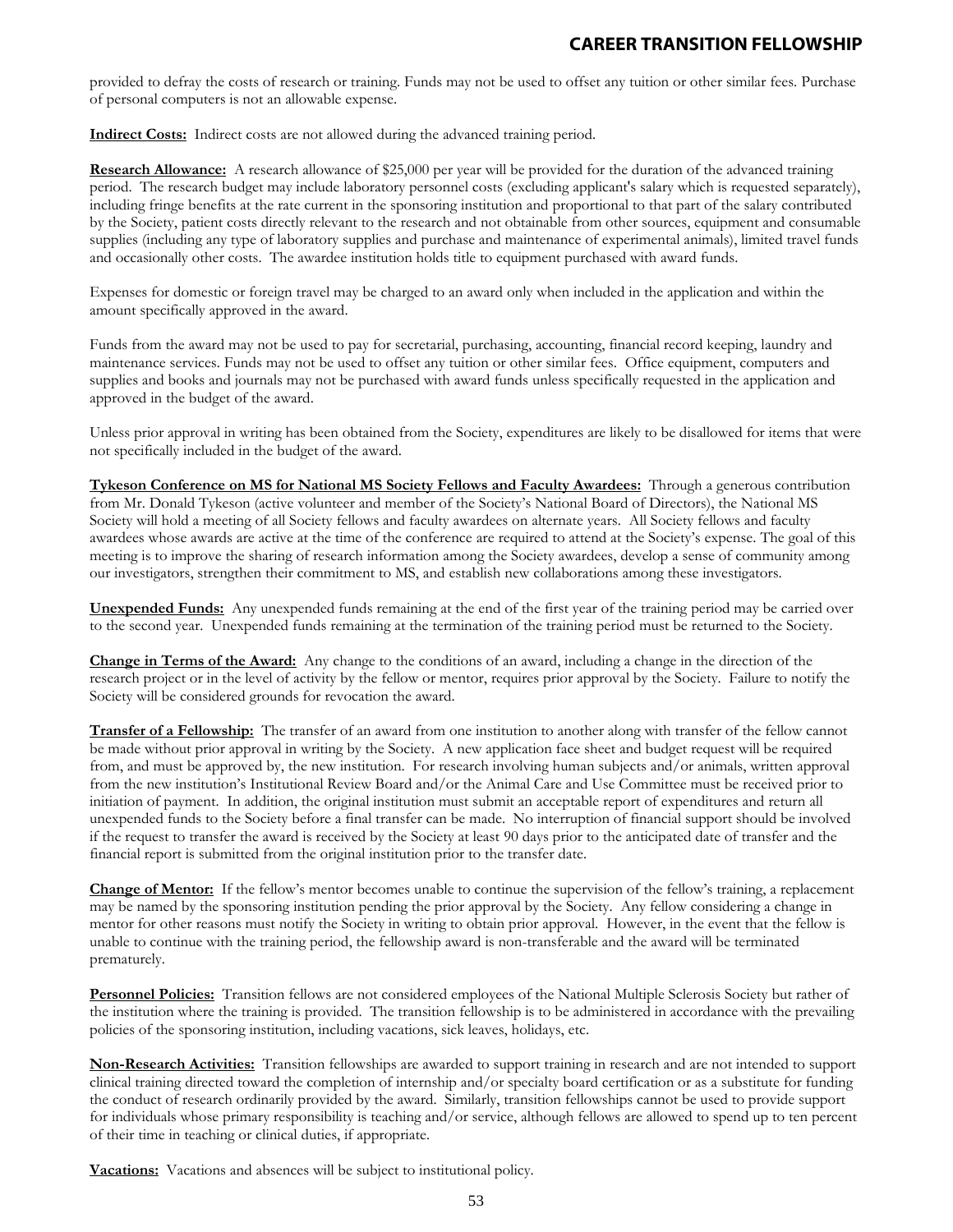**Military Service:** The Society will consider reinstating an award which is interrupted by military service, provided the request is made (1) within three months of the awardee's discharge from military service, and (2) not more than three years after entering the armed forces or public health services.

**Maternity/Paternity Leaves:** The Society will consider an unfunded extension of term or interruption and subsequent reinstatement of an award due to maternity/paternity leave

**Termination of the Advanced Training Period:** The advanced training period will automatically terminate after two years and subsequent payments will be placed on hold. It is expected that after two years the fellow will have secured a faculty appointment and requested activation of the Faculty Period of the award. If a faculty position is obtained prior to the end of the two years of advanced training, the remainder of the training period is forfeited, and any unexpended funds must be returned to the Society.

If a fellow or a mentor elects to terminate the training period on a date prior to that indicated in the letter of award, the Society must be notified immediately in writing of the action taken and of the date involved. Grounds for revocation of an transition period will be deemed to exist: (1) if a fellow is unable to carry out the research at the original institution; (2) if a mentor requests in writing that the fellowship be terminated because of unsatisfactory performance by the fellow; (3) if a fellow requests in writing that the fellowship be terminated for any reason; (4) if the fellow's mentor becomes unable to continue the supervision of the fellow's training and a replacement acceptable to the Society is not named within 30 days by the sponsoring institution; (5) if the fellow changes any aspect of the award from that which was originally approved by the Society, including the mentor, the department, the institution and/or the specific aims of the research studies, without prior notification and approval by the Society; (6) when annual reports of progress and recommendation for continuation are not received from both the mentor and the fellow within one month of the end of each award anniversary year; or (7) for a cause established by due process of law; or as a consequence of institutional review committee's determination of fraud or malfeasance.

### CONDITIONS OF AWARD – FACULTY SUPPORT PERIOD

**Activation of Faculty Period:** Transition fellows must secure an independent faculty appointment at an academic or nonprofit research organization in order to initiate the faculty support phase of the award. Faculty appointments at the institution associated with the advanced postdoctoral training period will be allowed provided that transition fellow demonstrates independence from the postdoctoral mentor**.** 

**Research Program:** The transition fellow is expected to spend at least 75% of the working time on fundamental or clinical research, the remainder being reserved for patient care, teaching, or service.

**Relationship between Fellow and Sponsoring Institution:** The awardee is personally responsible for conduct of the research program, while the institution serves as the official recipient of the award. The fellow will not in any sense be an employee of the National Multiple Sclerosis Society but rather of the institution. For the faculty phase of the award, it is expected that the institution will develop plans for continuing the recipient's appointment and for continued salary support beyond the award. Included in the request for activation of the faculty phase must be a letter from the chair of the department expressing the department's commitment to the fellow in terms of laboratory space, time to conduct the research, and salary support.

**Term and Amount of Award during Faculty Period:** The faculty period of the award provides \$125,000/year in direct costs, for a non-renewable three-year period paid through the sponsoring institution. The transition fellow and the awardee institution will each be advised by letter of the duration and amount of the award and will be provided with a budget that reflects the approved expenditures for each award year. Payment of subsequent years is dependent upon a) availability of funds; and b) receipt, review, and approval by the Society of annual financial and research progress reports.

### General Categories of Expenditures

Transition fellows may request funds for the following categories of expenditure: salaries for professional and non-professional personnel, patient costs, permanent equipment, consumable supplies, travel, other expenditures not included under the above categories, and indirect costs.

**Personnel:** The salaries of all personnel paid from award funds shall be in accordance with the prevailing policies of the awardee institution. Requested salaries are not to be used to replace salaries or portions of salaries already assured by institutional or other funds.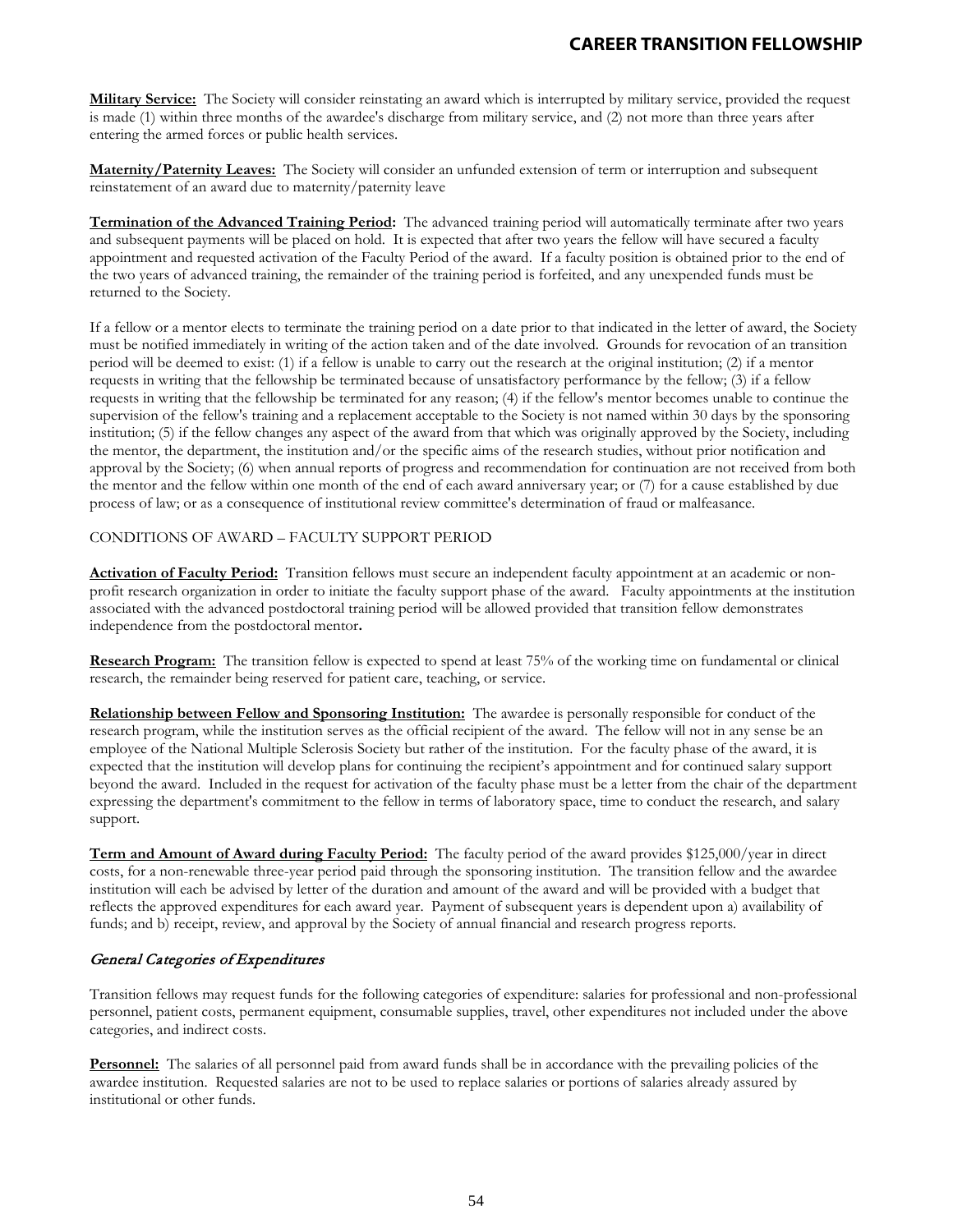### 1) **Professional Support**

- ♦ Professional Salaries: The transition fellow must spend at least 20% of his or her time working on the award in order to request salary support. However, the salary requested may not exceed 75% of the investigator's salary. Salary for other investigators associated with a award may be requested in proportion to the time they spend directly on research supported by the award
- Funds that were originally awarded for salary support of awardee may not be rebudgeted and used for any other purpose, e.g. to support salary of laboratory personnel. If funds are freed as a result of salary support from another resource, these released funds must be returned to the Society.
- ♦ Fringe benefits will be paid by the Society at the rate current in the sponsoring institution, on that part of the salary contributed by the Society.
- ♦ Salary Cap: The Society will not pay pro-rated salaries that exceed **\$199,700**.
- ♦ Postdoctoral Research Associates may be supported by this award, using the salary scale below. The current annual salary for postdoctoral associates is determined by the number of FULL years of relevant postdoctoral experience at the time of the application. Relevant experience may include research experience, internship, or residency. No departure from the established salary schedule will be allowable. A biographical sketch must be included for any postdoctoral associate listed on awards.

#### **POSTDOCTORAL TRAINING SUPPORT**

Postdoctoral Research Associates may be supported by this award, using the salary scale below. The current annual salary for postdoctoral associates is determined by the number of FULL years of relevant postdoctoral experience at the time of application. Relevant experience may include research experience, internship, or residency. No departure from the established salary schedule will be allowable. A biographical sketch must be included for any postdoctoral associate listed on awards.

| <b>Salary Scale for Postdoctoral Research Associates</b> |          |
|----------------------------------------------------------|----------|
| <b>Full Years of Relevant Postdoctoral</b>               | Salarv   |
| Experience                                               |          |
| Less than 1                                              | \$39,264 |
| 1                                                        | \$41,364 |
| 2                                                        | \$44,340 |
| 3                                                        | \$46,092 |
| 4                                                        | \$47,820 |
| 5                                                        | \$49,884 |
| 6                                                        | \$51,582 |
| or more                                                  | \$54,180 |

#### 2) **Technical and Non-Professional Support**

Salaries for technical and non-professional personnel may be requested in proportion to the time they will spend on research directly supported by the award.

**Fringe Benefits:** Costs to the awardee institution of Social Security, retirement and group insurance plans may be requested in the application for persons whose salaries are to be paid from the award. All such expenditures are to be in accordance with the prevailing policies of the awardee's institution and proportional to the percentage of the employee's time devoted to the research for which the award is made.

**Dues and Contingency Funds:** Dues to organizations such as federations or societies will not be allowed as charges against award funds. No funds shall be budgeted as "contingency funds" except by special arrangement with the Society.

**Premiums on Hazard and Other Insurance:** In accordance with the institutional practice, and if indicated by the nature of the research, the budget may include funds for payment of premiums on hazard and other insurance to protect personnel paid by the award, but only after prior approval by the Society. No premium payments will be allowed for insurance of equipment and supplies, whether or not purchased with award funds, or for malpractice insurance.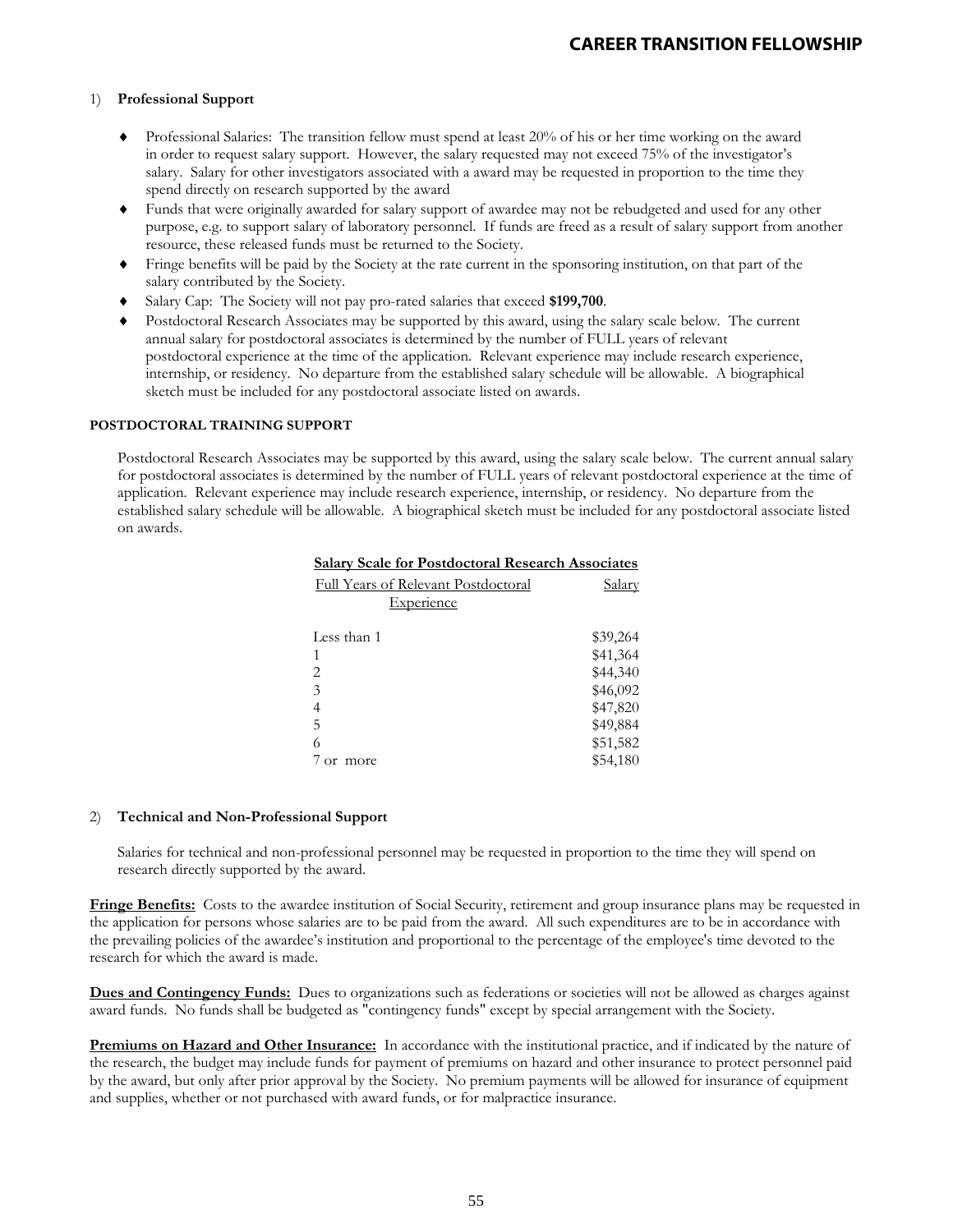**Patient Costs:** Funds requested for hospitalization and/or professional medical services for study subjects may be awarded if justification is presented in the application to show that such charges are needed for the research proposed and that the usual sources available for these costs are not adequate. All third-party payments received by the awardee institution for such services are to be used to offset the funds allocated in the award for this purpose.

**Equipment and Supplies:** Scientific equipment purchased with Society funds becomes the property of the awardee institution.

The cost of installing equipment purchased with funds of the award is not allowed unless such funds were requested in the application and specifically approved in the budget of the award.

Office equipment, computers, supplies, books and journals may not be purchased with award funds unless specifically requested in the application and approved in the budget of the award.

Consumable supplies may include any type of laboratory supplies, including purchase and maintenance of experimental animals.

**Travel:** Expenses for domestic or foreign travel related to the successful performance of the research may be charged to an award only when included in the request of activation and within the amount specifically approved in the award. Travel expenses whenever charged to award funds shall be in accordance with awardee institutional policies and procedures.

**Other:** Any other expenditure directly related to the cost of conducting the proposed research may be requested in the request for faculty phase activation. However, construction or renovation costs are not permissible expenditures under any circumstances. Award funds may not be used for secretarial, purchasing, accounting, financial record keeping, laundry and maintenance services, or student and tuition costs.

**Indirect Costs:** The awardee institution, through the officer signing the application, may add an amount for indirect costs up to 10% of the sum requested by the fellow except that indirect costs are not allowed in connection with funds requested or expended for: (a) patient costs, or (b) purchase, modification or installation of equipment. For awards made to institutions outside the United States, indirect costs will not be provided. Indirect costs may only be requested for the faculty phase of the award.

**Rebudgeting of Funds:** Transfers between and among categories of the budget approved in the award may be made as follows: (1) transfers between personnel and consumable supplies categories may be made at the discretion of the awardee institution, but (2) no transfers may be made without prior approval in writing by the Society for patient costs, equipment costing more than \$500, travel, indirect costs, or other items not specifically identified in the approved budget.

Unless prior approval in writing has been obtained from the Society, expenditures are likely to be disallowed for items not specifically included in the budget of the award.

**Extension of Term of Award:** An awardee may request extension of the term of the award without commitment of further funds. Otherwise, funds unexpended on the termination date are to be returned to the Society. A request for an extension must include: (1) the amount of money to be carried into the extension period; (2) a statement of why the funds were not used in the original award period; (3) a statement of how the funds will be used during the extension; and (4) a report of the research progress and budget for the previous year, on forms provided by the Society.

**Termination of Faculty Period:** The faculty period of the award may be terminated before the end of the project (1) if the transition fellow requests, in writing, that the award be terminated; (2) if the transition fellow is unable to carry out the research at the original institution; (3) if the sponsoring institution requests in writing that the award be terminated because of the awardee's termination of his/her academic appointment; (4) if the transition fellow fails to notify the Society of any change in his/her affiliation with the department or institution on record at the time the award was made; (5) if the transition fellow changes any aspect of the award from that which was originally approved by the Society, including significant changes in the specific aims of the research studies, without prior notification and approval by the Society; (6) when annual reports of progress and recommendation for continuation are not received from the transition fellow within one month of the end of each award anniversary year; (7) if the transition fellow is found by an institutional investigation to have committed scientific misconduct or fraud; or (8) by action of the Board of Directors of the Society.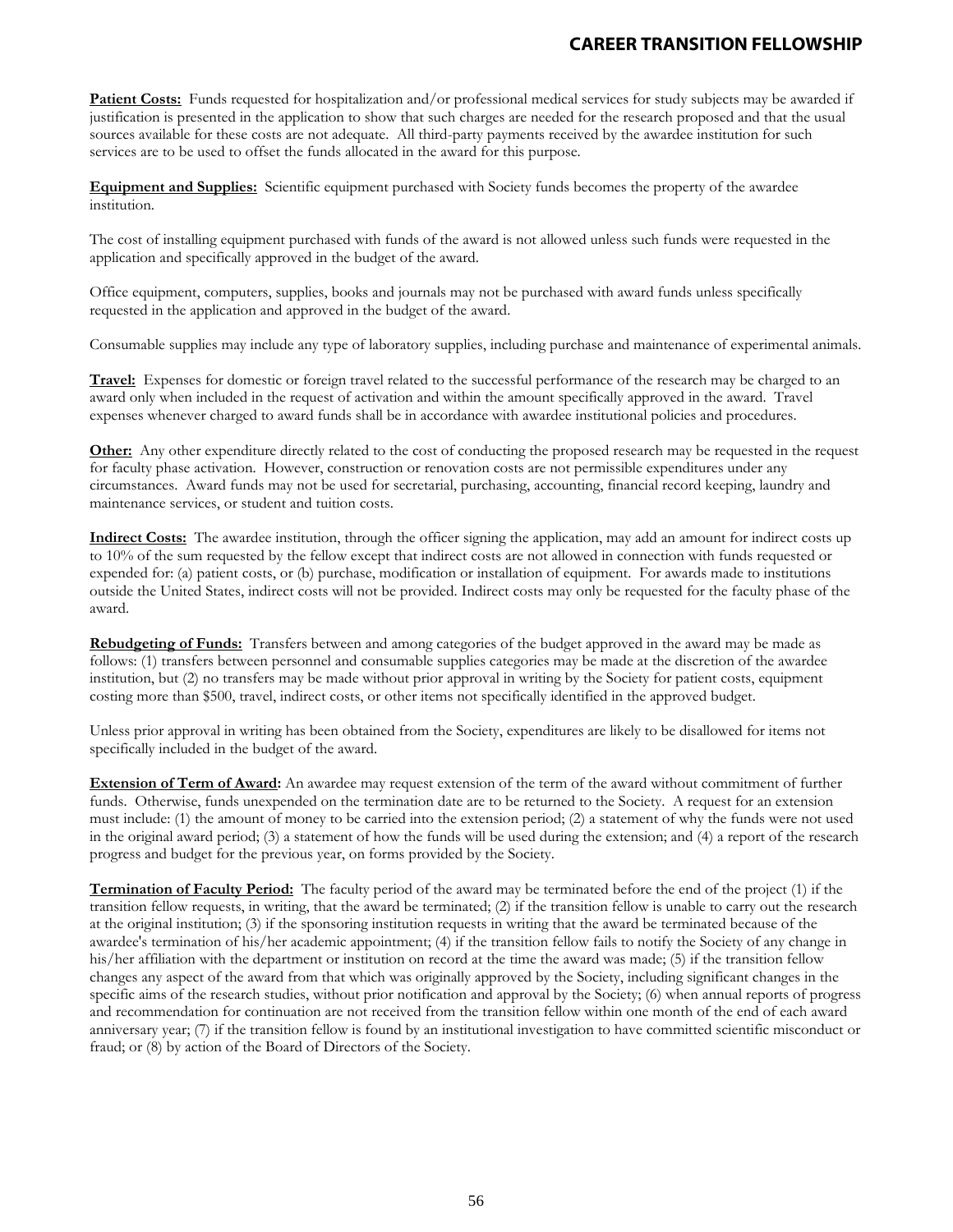### ACCOUNTING PROCEDURES FOR BOTH PHASES OF THE AWARD

**Annual Financial Reports:** A brief account of the expenses made for each phase of the Transition Fellowship award is due before each anniversary date during the term of an award. Any unexpended funds remaining at the end of each award year may be carried over to the next year during the term of the advanced training period and the faculty period. Unexpended funds may not be transferred from the advanced training period to the faculty period. Forms and instructions for this report will be sent with the annual progress report by 30 days before the anniversary date of the award.

**Final Financial Reports:** The two phases of the award are considered separately, and a full account of all expenses made are due within 90 days of the termination of the advanced training period and within 90 days after the end of the faculty period. Any unexpended funds remaining at the end of either the postdoctoral or faculty periods of the award must be returned to the Society. The form for the final report will be sent with the final progress report and must be forwarded by the awardee to the financial officer of the awardee's institution. These forms are self-explanatory.

**Bonded Financial Officer:** The Society requires that the financial officer administering award funds be bonded. Unless otherwise indicated in the application for an award, it is understood that such officials are bonded as a prerequisite to assumption of office.

### PROGRESS REPORTS FOR BOTH PHASES OF THE AWARD

### **Over the term of the award, the Society requires several different types of progress reports from recipients:**

**Annual Progress Reports:** A report of research progress is due before each anniversary date during the term of the award along with a copy of the annual approval letter from the IRB and/or IACUC. Approximately one month before the end of a funding cycle, the Society will email forms and detailed instructions for completing the progress report. Attached to the completed report should be reprints or pdf files of all published reports and preprints of all reports in press or submitted but not yet published of the results of research accomplished under the award. The mentor (during the advanced training period) or the Departmental Chairperson (during the faculty period) must also submit a letter of evaluation and report of progress prior to the start of a new funding cycle.

All progress reports are considered privileged communications and their distribution is limited to the reviewing consultants and research staff of the Society.

Award payments to the institution will be discontinued after each twelve-month period pending receipt of such reports, unless the Society receives prior notification of an acceptable reason for the delay of such reports. When such reports become overdue by three months, the transition fellowship award will be terminated automatically as of the date when the report was due. Awards so terminated will not be reactivated.

**Final Progress Report:** A final report of research progress is required within 15 days after termination of the award. This should cover the entire period of the award. Approximately one month prior to termination of award, the Society will email forms and instructions for completing the progress report. All progress reports are considered privileged communications and their distribution is limited to the reviewing consultants and research staff of the Society.

**A Status Report:** The Society also requests that the fellow submit a brief statement five (5) years after completion of an award, indicating changes in professional status during the intervening period, updates in contact information and the area of current research interest, and providing a bibliography plus pdf files of published articles of work conducted during the interval.